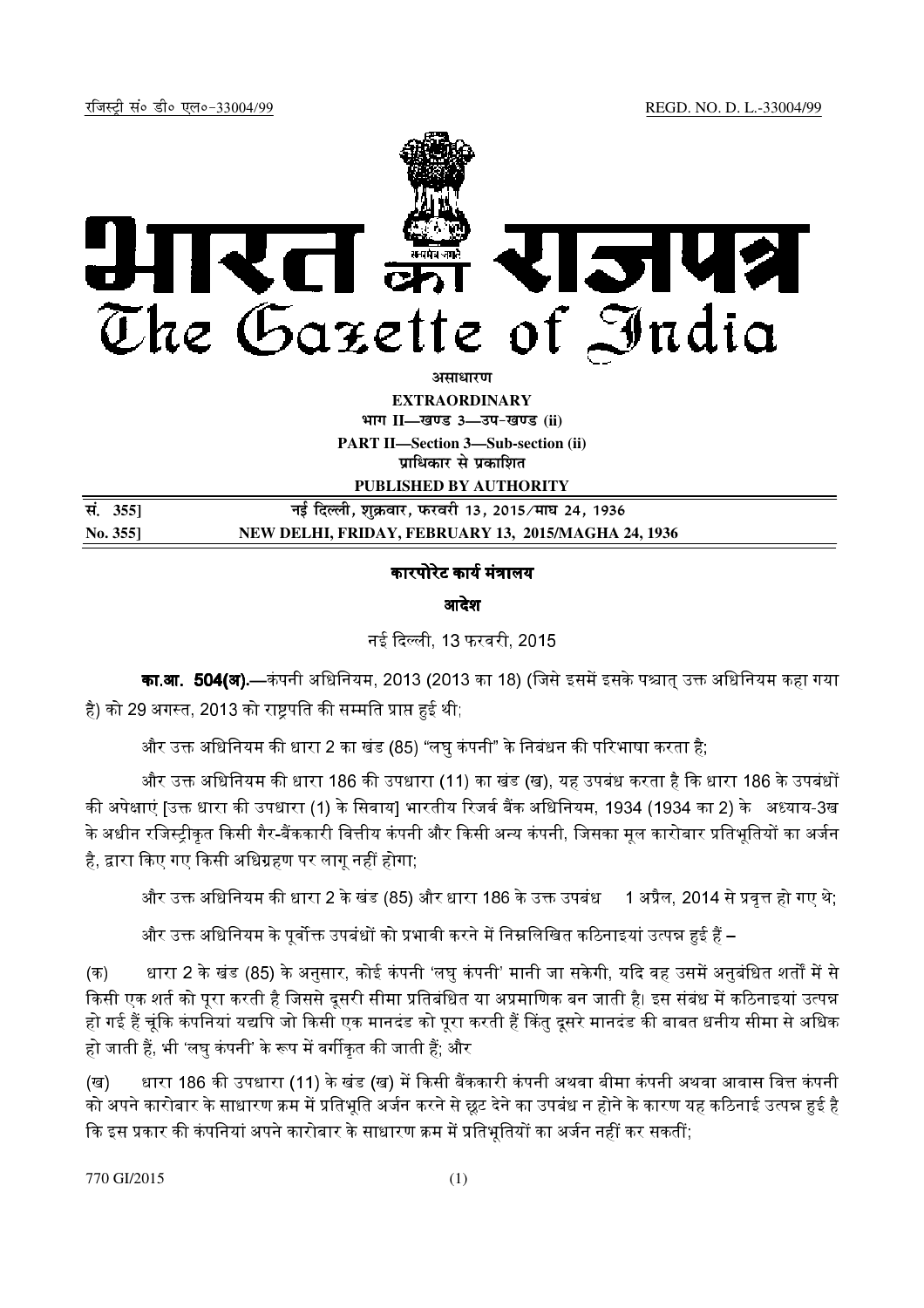अत:, अब केन्द्रीय सरकार, कंपनी अधिनियम, 2013 (2013 का 18) की धारा 470 की उपधारा (1) द्वारा प्रदत्त शक्तियों का प्रयोग करते हुए ऊपर पुर्वोक्त कठिनाइयों को दूर करने के लिए निम्नलिखित आदेश करती है, अर्थातु :-

1. **संक्षिप्त नाम और प्रारंभ**–(1) इस आदेश का नाम कंपनी (कठिनाइयों को दर करना) आदेश, 2015 है। (2) यह राजपत्र में प्रकाशन की तारीख को प्रवत्त होगा।

2. कंपनी अधिनियम, 2013 (जिसे इसके पश्चात उक्त, अधिनियम कहा गया है), में -

(क) धारा 2 के खंड (85) के उपखंड (i) में अंत में आने वाले "या" शब्द के स्थान पर "और" शब्द रखा जाएगा: और '

(ख) उक्त अधिनियम की धारा 186 की उपधारा (11) के खंड (ख) में मद (iii) के पश्चात निम्नलिखित मद अंत:स्थापित की जाएगी अर्थात -

"(iv) किसी बैंककारी कंपनी या किसी बीमा कंपनी या आवास वित्त कंपनी द्वारा कारोबार के साधारण क्रम में प्रतिभतियों का अर्जन करके किए गए"।

[फा. सं. 1/13/2013-सीएल-V(भाग)]

अमरदीप सिंह भाटिया, संयुक्त सचिव

## **MINISTRY OF CORPORATE AFFAIRS**

## **ORDER**

New Delhi, the 13th February, 2015

**S.O. 504(E).—**Whereas, the Companies Act, 2013 (18 of 2013) (hereinafter referred to as the said Act) received the assent of the President on the 29th August, 2013;

 And whereas, clause (85) of section 2 of the said Act provides for definition of the term "small company";

And whereas, clause (b) of sub-section (11) of section 186 of the said Act provides that the requirements of provisions of section 186 [except sub-section (1) of the said section] shall not apply to any acquisition made by a non-banking financial company registered under Chapter IIIB of the Reserve Bank of India Act, 1934 (2 of 1934) and any other company whose principal business is acquisition of securities;

And whereas, such provisions of clause (85) of section 2 and section 186 of the said Act had come into force on the  $1<sup>st</sup>$  day of April, 2014;

 And whereas, the following difficulties have arisen in giving effect to the above provisions of the said Act:—

(a) According to clause (85) of section 2, a company may be treated as a 'small company' if it meets either of the conditions provided therein thereby making the second limit unrestricted or inconsequential. Difficulties have arisen in this regard as companies which, though, meet one of the criteria but exceed the monetary limit in respect of second criteria excessively are also getting classified as 'small companies'; and

(b) in clause (b) of sub-section (11) of section 186, in the absence of provisions for exemption to a banking company or an insurance company or a housing finance company making acquisition of securities in its ordinary course of business, a difficulty has arisen that such companies cannot make any acquisition of securities in their ordinary course of business;

 Now, therefore, in exercise of the powers conferred by sub-section (1) of section 470 of the Companies Act, 2013 (18 of 2013), the Central Government hereby makes the following Order to remove the aforesaid difficulties, namely:-

(1) **Short title and commencement.—(**1) This Order may be called the Companies (Removal of Difficulties) Order, 2015.

(2) It shall come into force on the date of its publication in the Official Gazette.